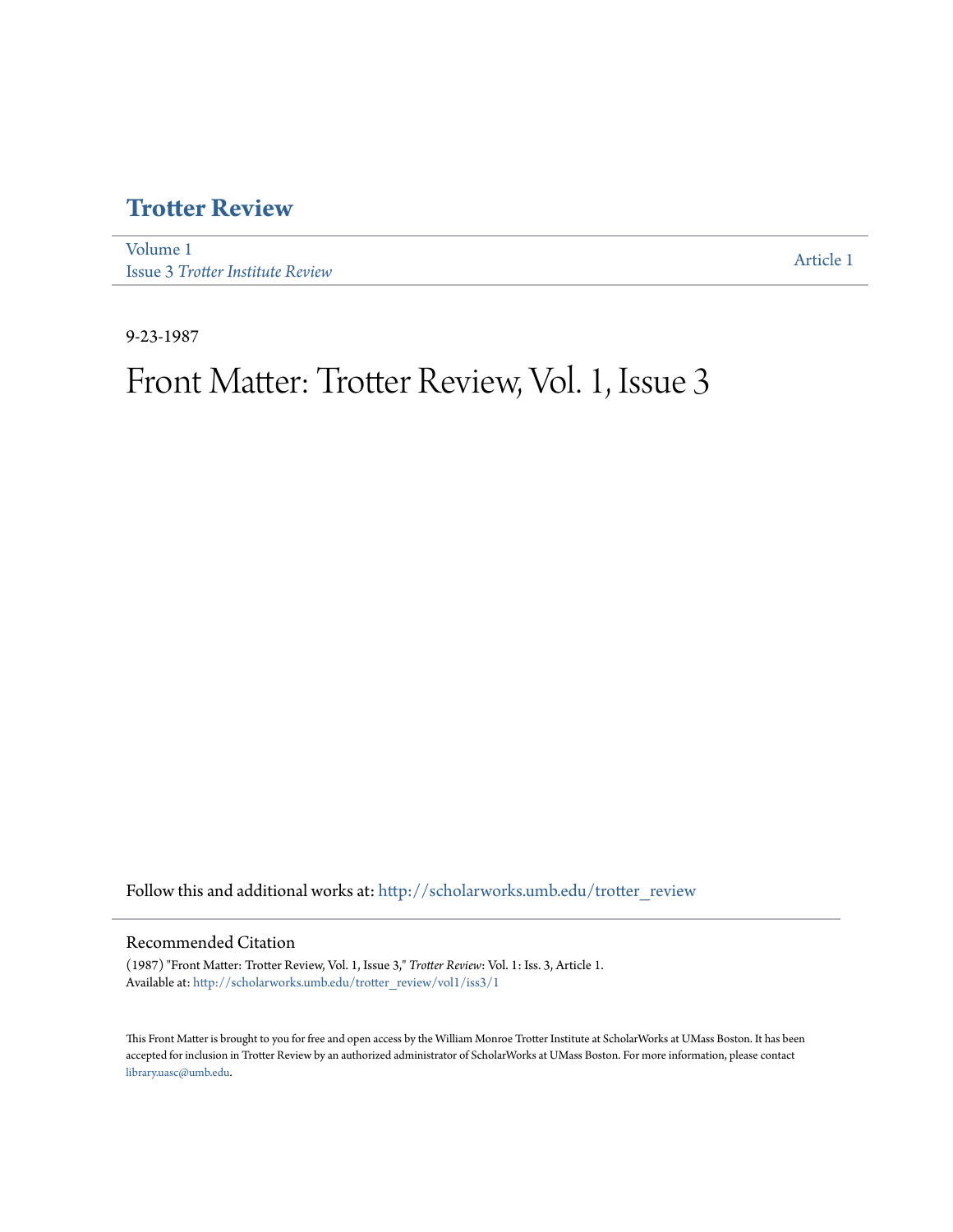# TROTTER INSTITUTE REVIEW

**FALL 1987** 

Published by the William Monroe Trotter Institute University of Massachusetts at Boston